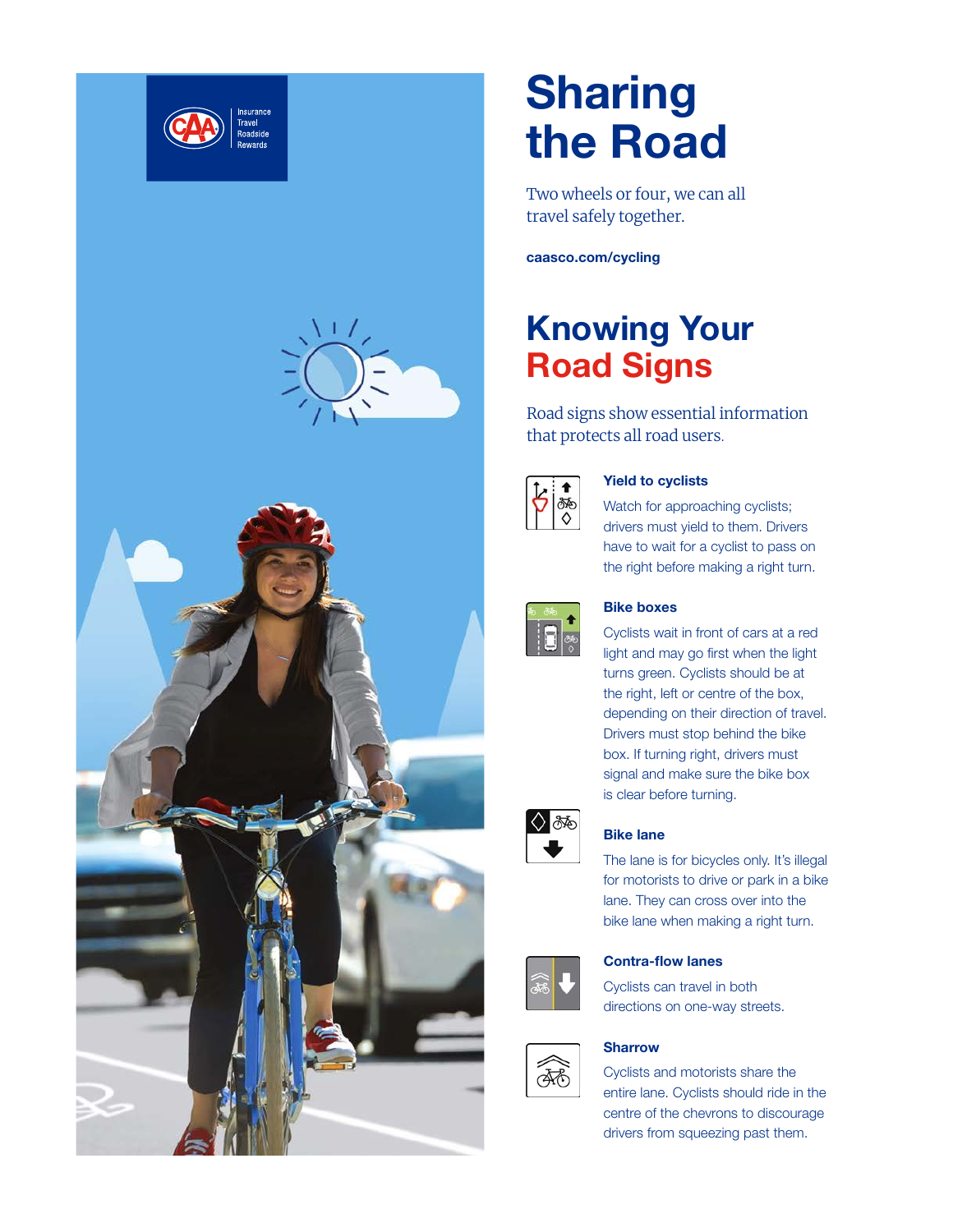# Knowing Your Hand Signals

These hand signals help cyclists show their intentions to other road users.

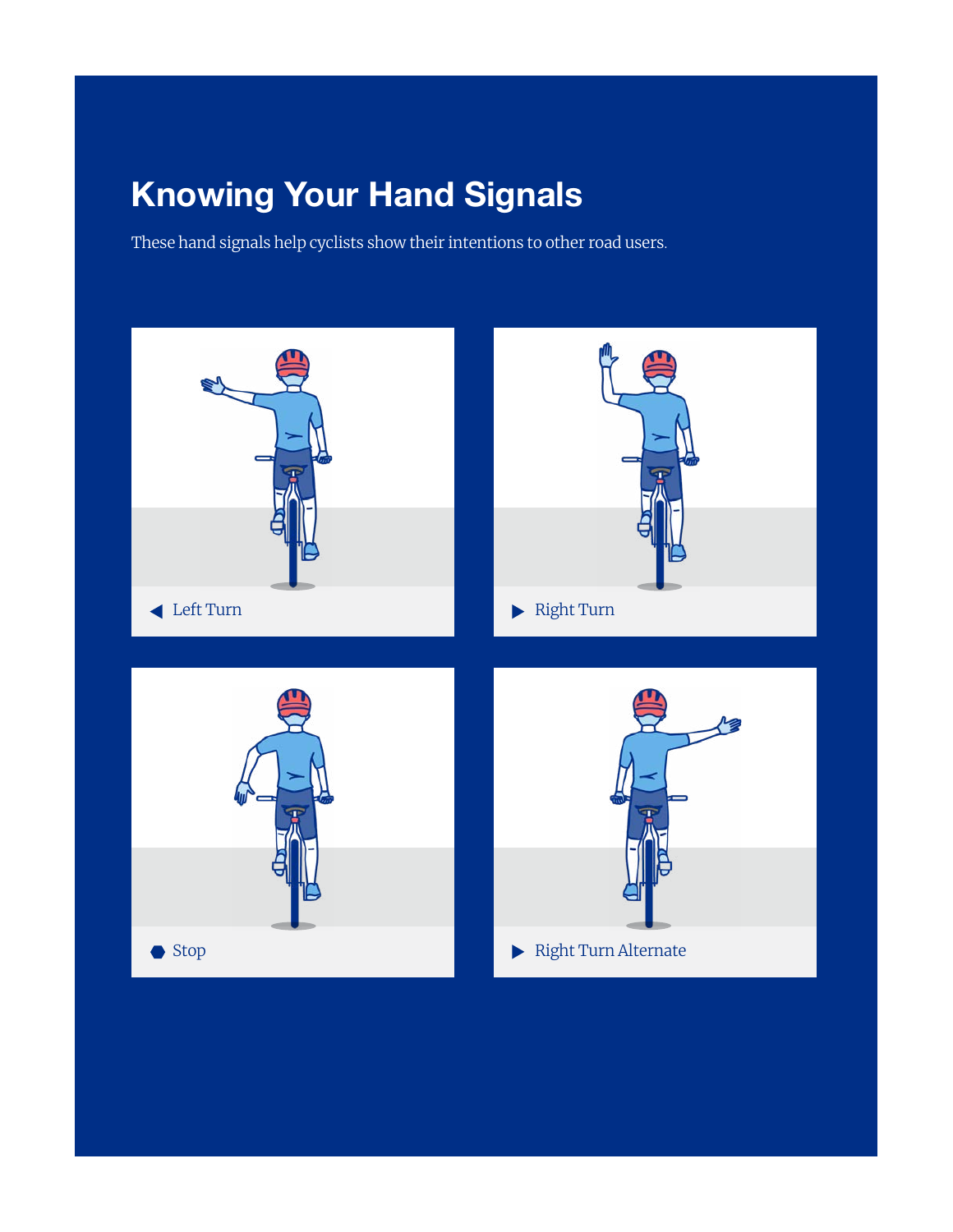# Sharing the Road with Larger Vehicles and Pedestrians



#### Public transit buses and trucks

Buses and trucks can't stop or manoeuver quickly. They also have wider blind spots directly in front, directly behind and along each side–especially the right side. Cyclists should never share a lane with them and should try to stop well behind them at intersections, even in a bike lane.

#### Pedestrian crossings

It's the law: Drivers and cyclists must stop and yield the whole roadway at pedestrian crossovers, school crossings and anywhere there's a crossing guard.



### School buses

It's the law: Stop for a stopped school bus with flashing red lights and stop arm extended. You must stop in both directions when driving on a road without a median. A school bus flashes amber lights to warn you they are slowing down. If you're behind a school bus, you must stop at least 20 metres away.

#### $\sqrt{2000}$

#### **Streetcars**

It's the law: You must pass streetcars on the right. When streetcars stop for passengers, cyclists and drivers must stop two metres behind the rear door until all passengers have boarded and disembarked.

## Helmet Safety

#### Protect yourself

It's the law: Every cyclist under 18 years old must wear an approved helmet. Riders under 16: a parent or guardian must make sure their child wears a helmet.

All e-bike riders have to wear a helmet. Remember that an e-bike rider must be at least 16 years old.

#### Adjust it for safe fit

To ensure your helmet fits properly, every cyclist should follow the 2V1 rule:







The straps should form a  $\boldsymbol{V}$  under each ear.



and the chin.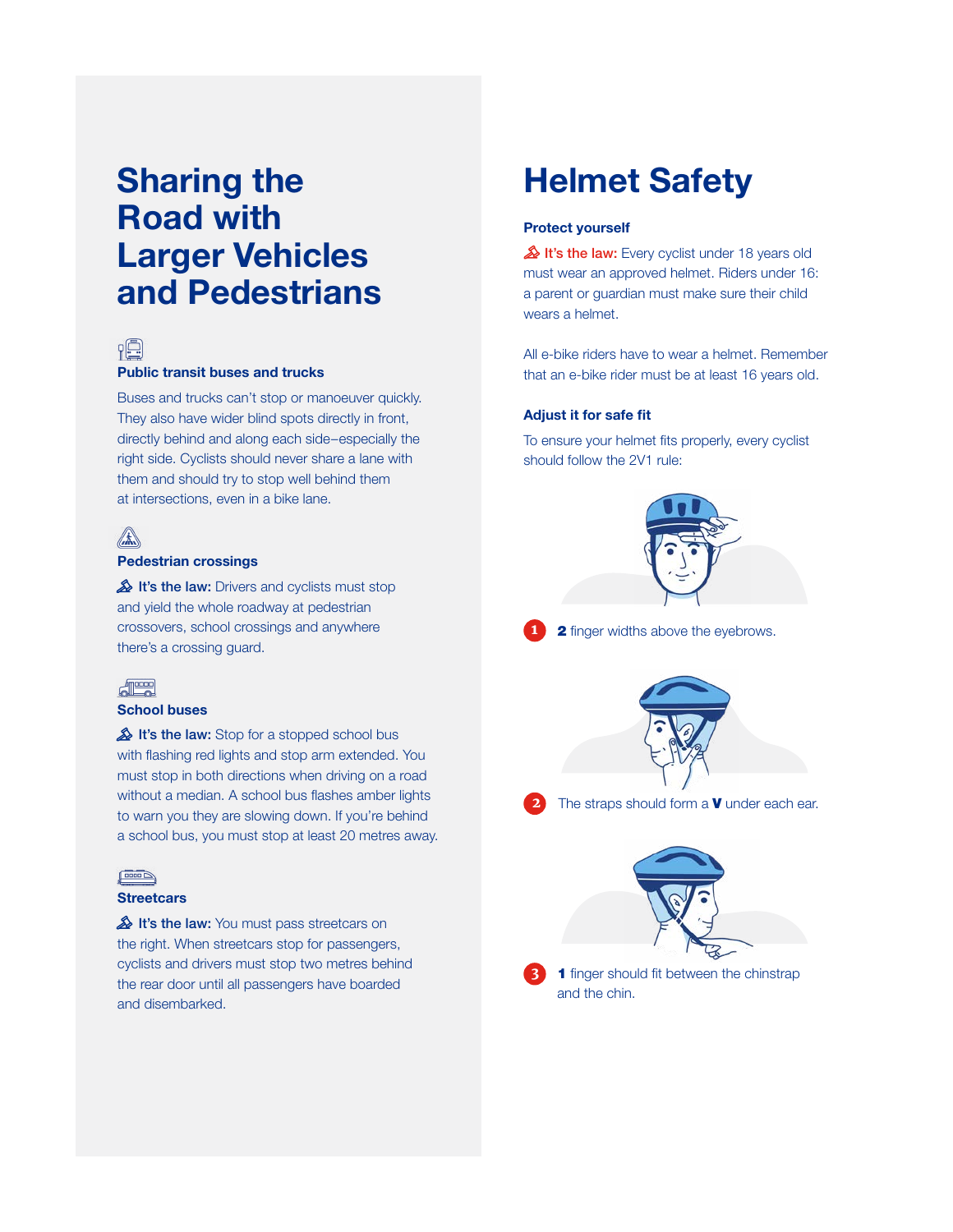# Sharing the Road Safely When You **Drive**



#### Be aware

Pay attention and make eye contact with other road users. Avoid using headphones or mobile devices when driving. Driving distracted results in a hefty fine, licence suspension and demerit points if you're convicted.

#### Keep a safe distance

It's the law: Leave a minimum of one metre between you and cyclists when passing.

### Be predictable

Use your turn signal and follow the rules of the road.

#### Don't open your door into traffic

Opening a door from a parked or stopped vehicle into the path of a cyclist or other traffic is called dooring and it's illegal. You'll get a fine and demerit points if you're convicted.

#### Do the Dutch Reach

Avoid dooring by using the hand farthest from the car door to open your door. Your body will naturally pivot so that you can check your blind spot for cyclists and oncoming traffic before opening your door.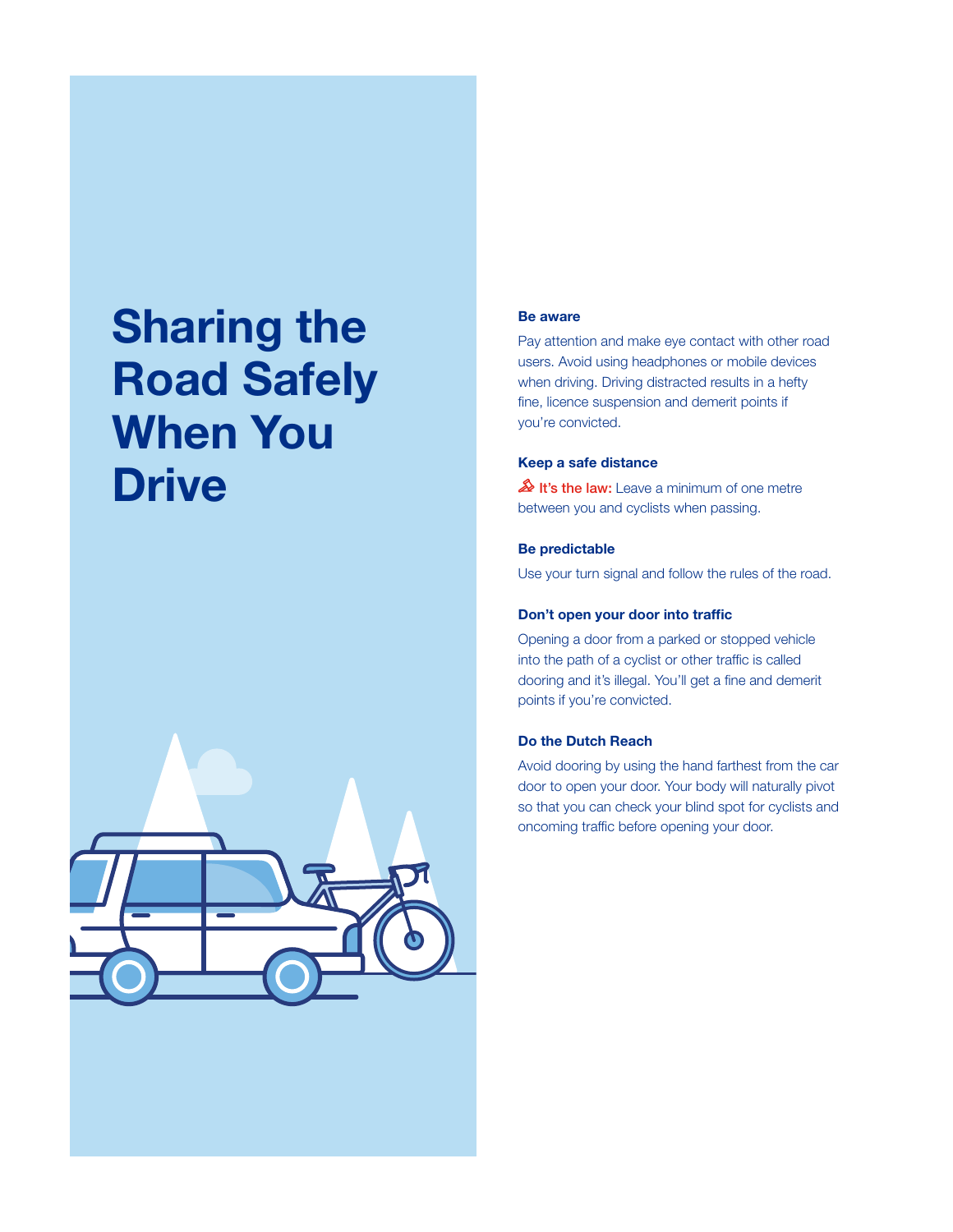# Sharing the Road Safely on Your Bike

#### Be aware

Pay attention and make eye contact. Avoid using headphones or mobile devices when riding.

#### Ride with traffic

It's the law: You must ride in the same direction as the traffic flow, unless there are marked contra-flow bike lanes. When turning right, keep to the far right of the road before and after you turn. Remember to give pedestrians the right of way in crosswalks.

#### Keep a safe distance

Be sure to leave enough space for everyone to manoeuver safely.

#### Be visible

It's the law: You need a white or amber light on the front of your bike and a flashing red light or reflector at the rear. You also need white reflective tape on your front forks and red reflective tape on your rear forks. Turn on your bike lights from 30 minutes before sunset to a half hour after sunrise, or if there's low visibility. Wear bright or reflective clothing for added visibility.



### Be heard

It's the law: Attach a working bell or horn to your bike.

#### Be predictable

Signal your intentions and follow the rules of the road, including stopping at stop signs.

#### Ride multi-use paths respectfully

Ride slowly on multi-use paths; use your bell to let pedestrians or other cyclists know you're approaching from behind.

#### Know your roads

Bikes can ride on most roadways and on the paved shoulders of rural highways. Bicycles and e-bikes can't travel on controlled-access highways, like 400-series highways, the Queen Elizabeth Way and the Kitchener-Waterloo Expressway. Local bylaws tell you where you can ride e-bikes in your community.